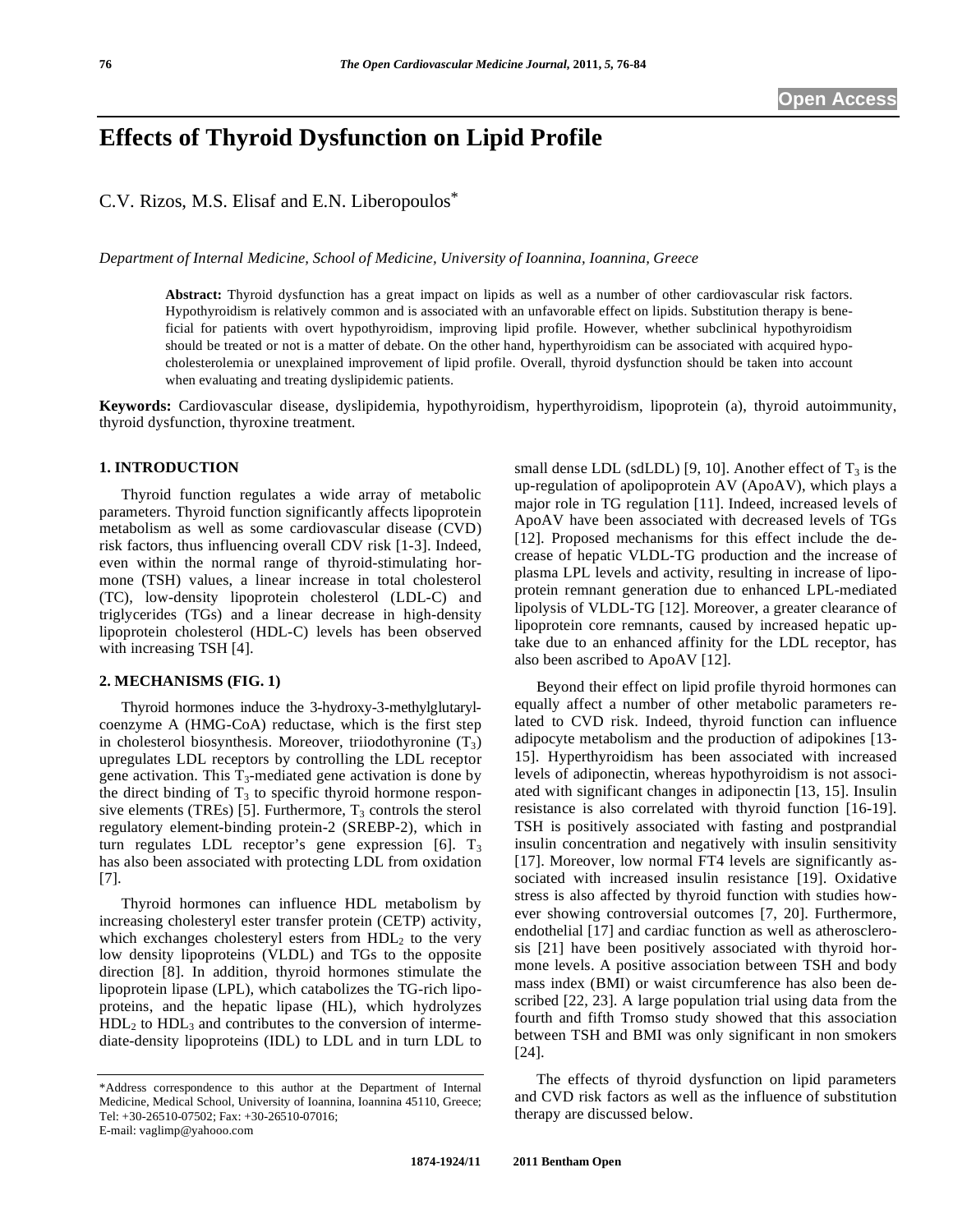

**Fig. (1).** Effects of thyroid hormones on lipid metabolism.

# **3. HYPOTHYROIDISM**

 Hypothyroidism is a common metabolic disorder in the general population. Indeed, data from the third National Health and Nutrition Examination Survey (NHANES III) showed a 4.6% prevalence of hypothyroidism in the general population, while 9.5% of the Colorado prevalence study participants had elevated levels of TSH [3]. Thyroid failure is more common in women and its prevalence rises with age. Hypothyroid patients have increased levels of TC and LDL-C [3]. Indeed, hypothyroidism is a common cause of secondary dyslipidemia [25, 26].

# **i. Overt Hypothyroidism**

## *a. Lipid Profile*

 Although decreased thyroid function is accompanied by reduced activity of HMG-CoA reductase, TC and LDL-C levels are increased in patients with overt hypothyroidism [27-31]. This is due to the decreased LDL-receptors' activity, resulting in decreased catabolism of LDL and IDL [32- 34]. Moreover, a decrease in LPL activity is found in overt hypothyroidism, decreasing the clearance of TG-rich lipoproteins [35]. Therefore, overt hypothyroid patients may also present with elevated TG levels associated with increased levels of VLDL and occasionally fasting chylomicronemia [29-31, 34]. The VLDL and IDL particles in hypothyroidism are rich in cholesterol and apolipoprotein E, thus resembling -VLDL particles of type III hyperlipoproteinemia. Therefore, the full-blown clinical syndrome of the type III hyperlipoproteinemia may develop in patients homozygous for the apolipoprotein E2 allele if they become hypothyroid.

 Hypothyroid patients may also exhibit elevated levels of HDL-C [27] mainly due to increased concentration of  $HDL<sub>2</sub>$ particles. Indeed, due to a reduction of HL activity a decrease in  $HDL<sub>2</sub>$  catabolism is observed. [36]. Moreover, decreased activity of the CETP results in reduced transfer of cholesteryl esters from HDL to VLDL, thus increasing HDL-C levels [37]. Hypothyroid patients have increased lipoprotein (a) [Lp(a)] levels [38, 39], which are associated with increased CVD risk [39, 40].

 Beyond the levels of LDL-C, the qualitative composition of LDL-C plays an important role in CVD development. Indeed, increased sdLDL concentration increases the risk for CVD [41]. Trials evaluating the effects of overt hypothyroidism on LDL subfractions have shown conflicting results. A study in newly-diagnosed hypothyroid patients  $(n=60)$ showed that hypothyroidism was associated with higher prevalence of sdLDL [28]. On the other hand, there have been studies showing no significant differences between overt hypothyroid patients and healthy controls regarding sdLDL levels [42, 43]. Another study evaluated the effects of short-term overt hypothyroidism on LDL subfractions [27]. Thyroidectomized patients (n=28) were withdrawn from substitution therapy for 2-3 weeks in preparation for radioactive iodine ablation. Patients exhibited an increase in LDL-C that was found to be primarily due to increases in the large LDL particles, while sdLDL did not significantly change [27].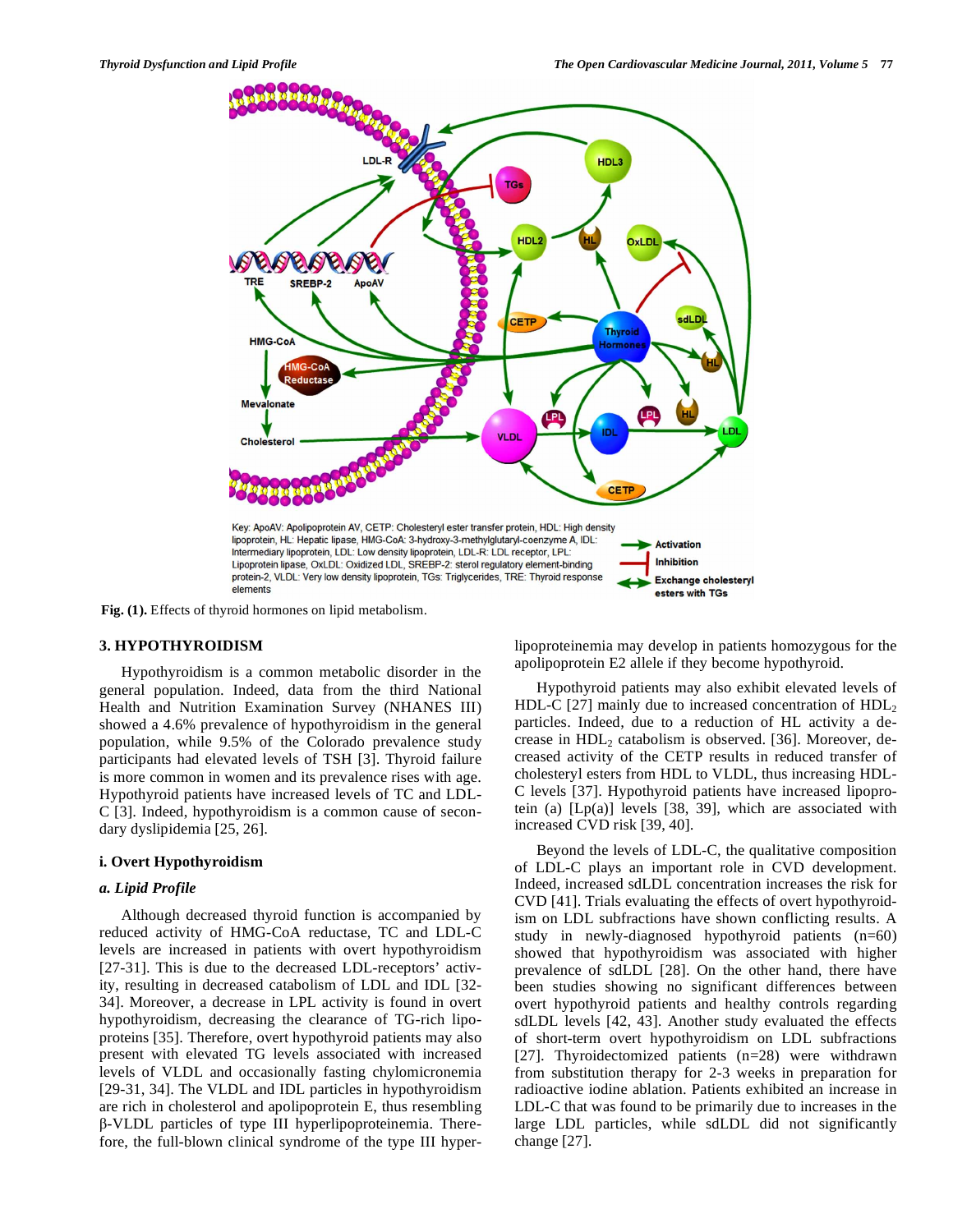#### *b. CVD Risk*

 The above abnormalities of lipid metabolism associated with overt hypothyroidism predispose to the development of atherosclerotic coronary artery disease (CAD) [44, 45]. Moreover, hypothyroidism can adversely affect other CVD risk factors, further contributing to increasing CAD risk. Decreased thyroid function not only increases the number of LDL particles, but also promotes LDL oxidability [46]. Furthermore, hypothyroidism increases plasma homocysteine levels [47-50], which can be attributed to the hypothyroidism-induced decline of kidney function [51] as well as impaired methylenetetrahydrofolate reductase activity [52]. In addition, thyroid failure is strongly associated with arterial hypertension (especially diastolic) [53-55] *via* sympathetic and adrenal activation [53], and increased vascular stiffness [54, 56, 57]. Subjects with overt hypothyroidism also exhibit impaired endothelial function [58], increased uric acid [28] and phosphate levels [29], all of which are associated with increased CVD risk [59, 60].

 In addition, an increase in carotid intima media thickness (CIMT) has been observed in hypothyroid patients [61]. Hypothyroidism is also accompanied by increased prevalence of metabolic syndrome [62] and waist-to-hip ratio [63]. Insulin resistance is increased in thyroid failure [64], while a decrease in GLUT4 glucose transporters (leading to a reduction of glucose uptake and promoting insulin resistance [65]) is observed [64]. Moreover, there are indications of increased high-sensitivity C-reactive protein (hsCRP) levels in hypothyroidism [28, 49] although there are studies which do not support this notion [31, 50].

#### *c. Substitution Therapy*

 Administration of substitution therapy with L-thyroxine significantly improves lipid metabolism abnormalities. A period of 4-6 weeks of thyroxin replacement therapy is usually needed to correct dyslipidemia in overt hypothyroidism. In general, changes in serum lipoproteins in hypothyroid patients are correlated with changes in free  $T_4$  (FT<sub>4</sub>) [66]. A study in newly-diagnosed hypothyroid patients (n=60) showed a decrease in serum TC and LDL-C levels after thyroxine treatment [28]. However, when the effects of substitution therapy on qualitative lipid profile were assessed no change in LDL particle size was seen [28]. A more dramatic reduction of TC levels has been observed in hypothyroid patients with higher baseline TSH levels [67].

 Serum HDL-C levels tend to decrease with thyroid replacement, but this is a less consistent finding [68]. Serum Lp(a) levels also tend to decrease with restoration of euthyroidism [25, 39]. Moreover, a decrease in CIMT has been observed after thyroxine treatment in hypothyroid patients [61].

 The presence of overt hypothyroidism in patients with dyslipidemia is not rare. We found that 2.8% of the patients who visited our outpatient lipid clinic with dyslipidemia had elevated levels of TSH and reduced levels of  $FT<sub>4</sub>$  [25]. After restoration of euthyroidism with levothyroxine therapy, a significant decrease of serum levels of TC and LDL-C, apolipoprotein B (ApoB) and Lp(a) was observed, while levels of HDL-C, TGs and apolipoprotein AI (ApoAI) were not significantly changed [25]. Superimposed dyslipidemia should be taken into account in cases of failure of substitution therapy to normalize the lipid profile despite the restoration of euthyroidism [1].

 Hypothyroidism is one of the most common causes of secondary dyslipidemia. Therefore, before starting hypolipidemic therapy, the evaluation of thyroid function is needed. Thyroid failure is associated with increased levels of creatinine kinase (CK) [69]. Statin therapy may substantially increase levels of CK. A study examined the effects of accidentally starting statin therapy in patients with undiagnosed hypothyroidism (n=9) [70]. These patients had significantly higher CK levels (1095 U/L) compared with untreated hypothyroid patients matched for free  $T_4$  levels (n=18; CK=395; p<0.05) [70]. Therefore, it is imperative to firstly correct thyroid dysfunction with thyroxine substitution therapy and then treat the underlying dyslipidemia with statins.

#### **ii. Subclinical Hypothyroidism**

 Subclinical hypothyroidism (SH), defined as the clinical status of elevated serum TSH levels with normal levels of  $FT_4$  and  $FT_3$ , is a far more common disorder than overt hypothyroidism. The prevalence of SH in the general population is estimated at 4.3% - 9% [3, 71]. SH has a higher prevalence among women and older populations [3, 72-74]. Moreover, SH may progress to overt hypothyroidism. The rate of progression is higher with the concomitant presence of thyroperoxidase antibodies (TPO-Ab) or higher levels of TSH [75].

# *a. Lipid Profile*

 SH is associated with increased levels of TC and LDL-C [63, 72, 74, 76-80]. In addition, some studies have shown that SH dyslipidemia may also be accompanied by increased TGs [81, 82] and decreased HDL-C levels [83]. Moreover, subjects with high normal TSH levels (2-4 mIU/L), but with positive antithyroid antibodies may also exhibit elevated cholesterol levels [84]. In a cross-sectional study we evaluated serum lipid parameters of SH patients (n=66) and ageand sex- matched euthyroid controls (n=75) [85]. Patients with SH had significantly higher levels of TC, LDL-C and ApoB, whereas levels of TGs, HDL-C and ApoAI did not differ significantly compared with euthyroid controls [85]. Similarly, results from the fifth Tromso Study showed increased levels of LDL-C in SH patients (n=84) [86].

 Most studies have shown increased Lp(a) levels related to SH [85, 87, 88]. An interesting study evaluated serum Lp(a) levels along with corresponding apolipoprotein(a) [apo(a)] phenotypes, which are known to influence  $Lp(a)$ levels, in SH patients [89]. SH patients had higher Lp(a) levels compared with controls (p=0.003). Of note, no significant difference in the frequencies of apo(a) phenotypes were detected between patients with SH (n=69) and controls (n=83).

 Thyroid autoimmunity may also play an important role in the elevation of Lp(a) levels. It has been reported that euthyroid males and postmenopausal females with evidence of thyroid autoimmunity (increased titers of TPO-Ab and/or thyroglobulin autoantibodies) have increased Lp(a) levels [90]. On the other hand, a study compared the levels of  $Lp(a)$ of 22 euthyroid subjects (9 male and 13 postmenopausal female) with thyroid autoimmunity with those of 64 age- and sex-matched controls without thyroid autoimmunity [91]. There were no significant differences in the values of lipid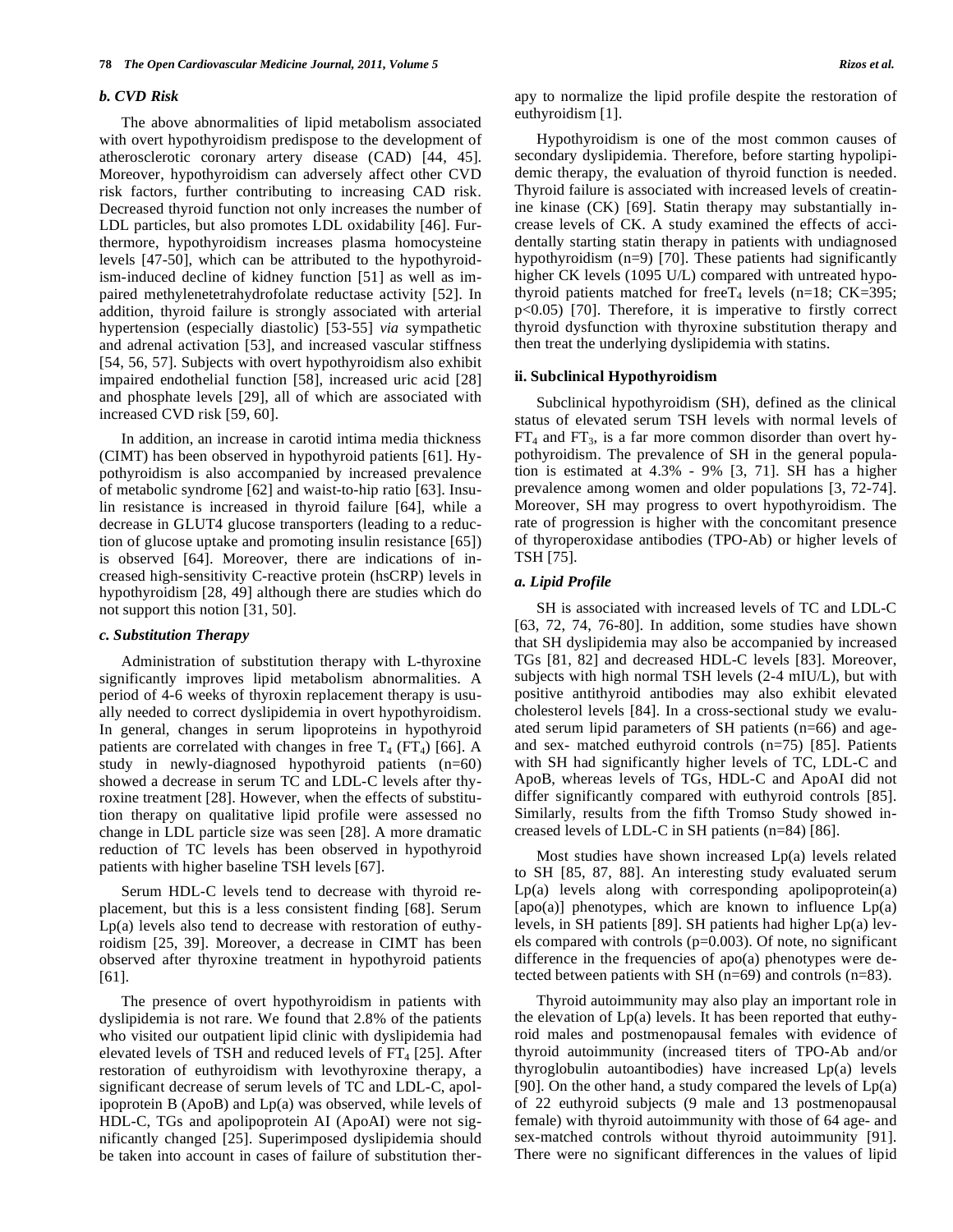parameters, including  $Lp(a)$ , between the two groups even when apo(a) phenotypes were taken into account [91]. Moreover, no significant difference in the Lp(a) levels was found in euthyroid patients with chronic renal failure regardless of the presence of thyroid autoimmunity, the apo(a) phenotype, the stage of renal failure and the mode of dialysis in end stage patients [92]. Furthermore, the presence of thyroid autoimmunity has not been shown to influence serum lipid parameters in SH subjects [85].

 There is some controversy regarding the presence or the severity of SH-induced dyslipidemia. Indeed, there have been studies indicating no significant difference in lipid profile between SH patients and controls [29-31, 93]. Data from the NHANES III revealed increased levels of TC in SH patients (n=215) vs controls (n=8013) [94]. However, when adjusted for age, race, sex and the use of lipid-lowering drugs no difference was observed between SH and controls regarding lipid profile. Moreover, there have been studies questioning the effects of thyroid hormones on Lp(a) levels. Various studies have shown no difference between SH and control subjects regarding Lp(a) levels [39, 82, 95, 96]. Lee et. al compared patients covering the whole spectrum of thyroid function and found no differences in Lp(a) between groups [31]. Moreover, no correlation was found between Lp(a) levels and TSH or  $FT_4$  [31]. On the contrary, in a study with SH patients (n=38) a significant negative correlation  $(r=-0.31; p=0.03)$  was observed between  $FT<sub>3</sub>$  levels and Lp(a) [82].

 An association between lipids, thyroid function and insulin resistance has been observed [18]. The analysis of a subgroup from the Fremantle Diabetes Study (FDS) showed that the association of TSH levels and lipid profile is significant mainly in the presence of insulin resistance. Similar results were shown in a study in euthyroid subjects [97].

 An interesting aspect of the potential SH-mediated dyslipidemia is the qualitative effects of thyroid hormones on lipids. A study compared SH women (n=21) with female controls (n=11) [93]. No difference was found regarding lipid profile between the 2 groups. However, decreased ratio of cholesterol/triglycerides in LDL  $(p<0.02)$  in SH subjects vs controls indicated the presence of more TG-enriched LDL particles in those subjects. On the other hand, a study in SH patients (n=57) did not reveal any differences in LDL particle size compared with controls [42].

# *b. CVD Risk*

 Beyond lipids, SH can have a deleterious effect on several other CVD risk factors. SH has been associated with a hypercoagulable state [77, 83]. Furthermore, SH impairs ventricular function as well as cardiovascular and respiratory adaptation to effort and decreases heart rate variability [98, 99]. Moreover, SH decreases flow-mediated vasodilation and nitric oxide (NO) availability, which are markers of endothelial function [98, 99]. An increase in CIMT has also been described in SH patients compared with controls [78, 79]. However, a study in SH patients (n=21) did not confirm such an increase in CIMT compared with euthyroid subjects [100]. Although SH patients with TPO-Ab had higher CIMT values compared with SH patients without TPO-Ab this difference was not significant [100].

 A study showed a higher incidence of multi-vessel disease in angina patients (n=344) with high TSH values although TSH was not established as a predictor for coronary artery stenosis [101]. On the other hand, a study in hypothyroid patients (n=794, 90% of whom had SH) did not reveal any differences regarding carotid atherosclerosis (carotid plaques prevalence, severity and CIMT) compared with euthyroid subjects (n=1588) after adjusting for various CVD risk factors [102]. SH has also been associated with other CVD risk factors, such as increase in insulin resistance [64, 103].

 SH subjects have been described to have higher plasma lipoprotein-associated phospholipase  $A_2$  (Lp-PLA<sub>2</sub>) (which is a known CVD marker  $[104]$  and lower HDL Lp-PLA<sub>2</sub> (which is associated with the antiatherogenic effects of HDL [105]) activity [81]. Moreover, a negative association between free thyroxine and hsCRP levels has been described [106]. Indeed, increased hsCRP levels have been found in SH patients [49]. A study demonstrated a linear correlation between blood pressure and TSH even within the normal reference ranges [107]. However, a large cross-sectional study in SH patients (n=806) did not find any association between SH and increased blood pressure [108]. In addition, smoking may deteriorate the lipid profile in women with SH and aggravate the degree of thyroid failure, thus contributing to the development of atherosclerosis [109].

 As described above, SH is positively correlated with increased prevalence of some CVD risk factors. However, it is imperative to investigate the available data on the incidence of CVD morbidity and mortality in SH subjects. A metaanalysis of 14 trials found an increase in risk of CVD (odds ratio [OR] 1.65; 95% CI 1.28-2.12) in subjects with SH [110]. An interesting study evaluated the association of SH with the incidence of congestive heart failure (CHF), CAD, stroke, peripheral artery disease and CVD or total mortality [111]. This was a prospective analysis in a longitudinal cohort study of older adults (aged 70-79 years old) from the Health, Aging, and Body Composition (HEALTH ABC) study. SH subjects (n=338) were subdivided in groups according to their TSH levels. Patients with TSH levels  $\geq 7$ mIU/L had a greater risk for CHF (p=0.006). SH was not associated with increased prevalence of stroke, peripheral artery disease and CVD mortality. However, SH subjects with TSH  $\geq$ 10 mIU/L had a higher risk for myocardial infarction (MI) (hazard ratio [HR] 4.73 95% CI 1.01-22.13) and total mortality (HR 3.13 95% CI 1.11-8.79). Similarly, a recent meta-analysis found a 41% increase in all cause mortality in SH patients compared with euthyroid subjects [112]. Another study in SH patients (n=257) found a positive correlation between SH, CAD and total mortality which however was limited only to men (OR 4; 95% CI 1.4 - 11.5) [113].

 Of interest are the results from studies evaluating the effects of SH in elderly populations. The Rotterdam study found an association between SH and aortic atherosclerosis (OR 1.7; 95% CI 1.1 - 2.6) and MI (OR 2.3; 95% CI 1.3 - 4) in elderly SH women [114]. Moreover, the presence of TPO-Ab increased the risk for both aortic atherosclerosis (OR 1.9; 95% CI 1.1 - 3.6) and MI (OR 3.1; 95% CI 1.5 - 6.3). However, the presence of TPO-Ab in total study population was not associated with a history of MI. On the other hand, the Cardiovascular Health Study (CHS) did not find any link be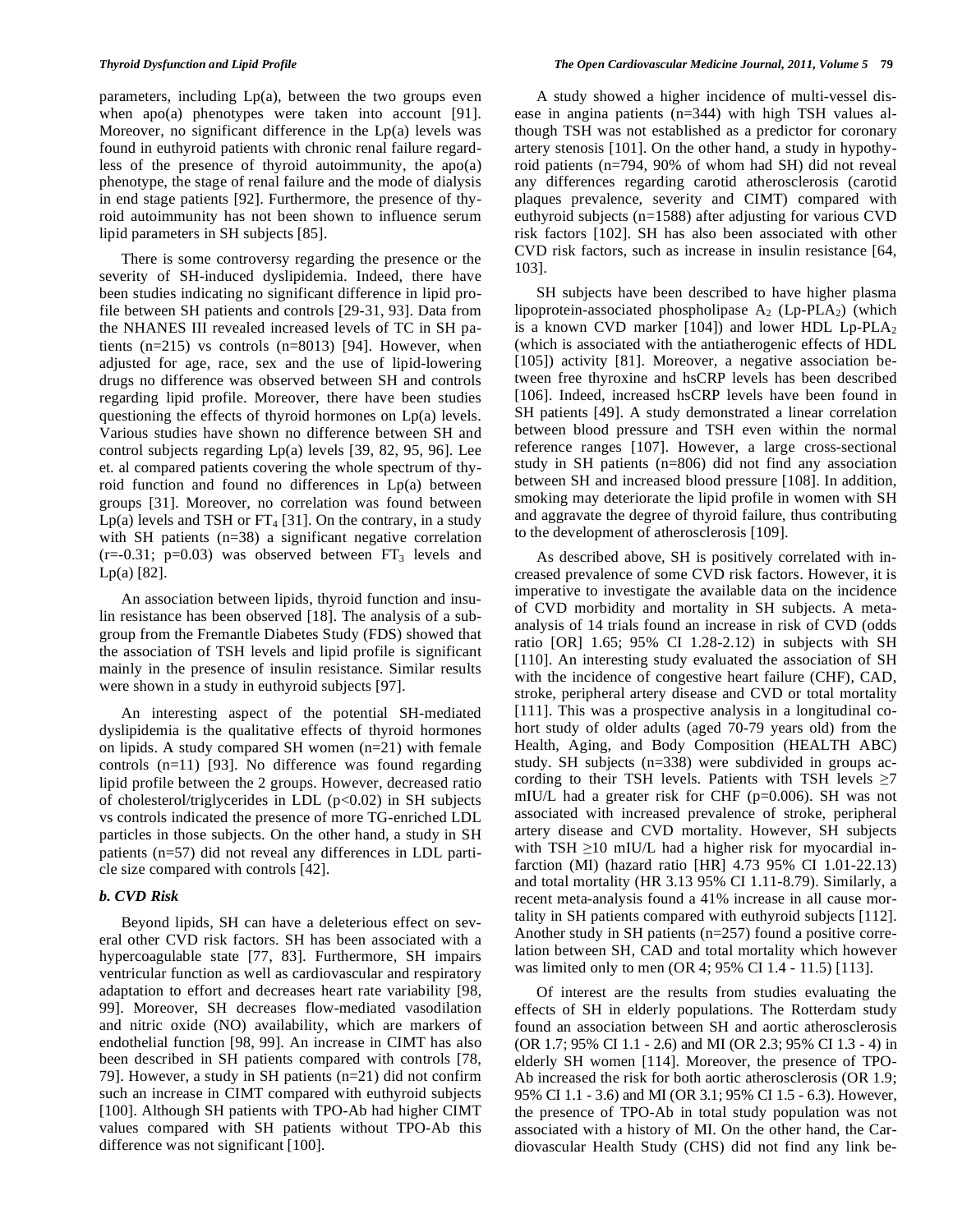tween SH and CVD morbidity and mortality in an elderly SH population, although an increased incidence of atrial fibrillation was observed [115]. Moreover, a study evaluated the association of thyrotropin with disability and survival in the Leiden 85-Plus Study elderly population [116]. The results indicated that abnormally high levels of thyrotropin not only did not affect cognitive and mental status but rather prolonged life span [116].

#### *c. Substitution Therapy*

 A beneficial effect of substitution therapy on lipid parameters and especially TC and LDL-C in some patients with SH has been shown [30, 72, 88, 117-120]. In a metaanalysis, the mean decrease of serum TC and LDL-C levels after thyroxine substitution was -7.9 mg/dL and -10 mg/dL, respectively [72]. The reduction was larger in individuals with higher pretreatment cholesterol levels and in hypothyroid individuals taking suboptimal  $T_4$  doses [72]. The fifth Tromso study [86] evaluated the effects of thyroxine (n=32) compared with placebo (n=32) in SH patients. Thyroxine was administered with a goal of TSH levels of 0.5-1.5 mIU/L. The effect of thyroxine therapy on lipid profile was a significant decrease of only ApoB levels  $(p<0.01)$ . However, when examining the subgroup of patients (n=23) with posttreatment TSH levels 0.2-2 mIU/L a significant decrease in TC ( $p<0.05$ ) and LDL-C ( $p<0.01$ ) was also seen. Moreover, thyroxine substitution therapy may have additional advantageous effects to offer beyond the improvement of lipid profile. Indeed, a reduction in CIMT [78, 79] and improvement of endothelial function [99] has been described in SH patients after thyroxine replacement. In addition, thyroxine therapy increased HDL-associated  $L_p$ -PLA<sub>2</sub> activity in SH subjects [81].

 These findings, however, are not consistently corroborated by other studies. Indeed, some studies showed no significant effect of thyroxine therapy on lipid profile in SH patients [78, 93, 121, 122]. Interesting were the results of a study evaluating the effects of thyroxine in SH subjects (n=66) [85]. Lipid profile was not significantly altered with the exception of a decrease in HDL-C levels  $(p<0.05)$ . However, in the subgroup of patients with  $TC \geq 240$  mg/dL  $(n=14)$  or TSH  $\geq 10$  mIU/L (n=18) a decrease in TC (p<0.05) and LDL-C  $(p<0.01)$  was also observed. A recent metaanalysis showed no benefits in survival or CVD mortality after substitution therapy in SH patients [123]. Moreover, thyroxine replacement did not improve quality of life, although a beneficial effect was seen in some lipid parameters and left ventricular function [123].

 The beneficial effects of thyroxine substitution therapy on Lp(a) levels in SH subjects are also debated. Several studies have shown no impact of thyroxine therapy on Lp(a) levels in SH patients [39, 40, 85, 88]. However, other studies showed a significant decrease of  $Lp(a)$  levels after thyroxine treatment [89, 118]. A study with 17 SH women demonstrated a reduction of  $Lp(a)$  by 23.5% ( $p=0.0005$ ) compared with baseline after substitution therapy [118]. Milionis *et al*. demonstrated that thyroxine treatment was effective in reducing  $Lp(a)$  levels in SH subjects ( $p=0.008$ ) [89]. Of interest was that this reduction of Lp(a) levels achieved significance only in the low molecular weight apo(a) isoforms subgroup of patients [89].

#### *d. Should we Treat SH Patients?*

 Although it is clear that thyroid replacement therapy has beneficial effects on serum lipid profile and CVD risk in overt hypothyroid patients, no clear consensus has been established regarding the treatment of SH subjects [124, 125]. This is due to the fact that there are no data from large trials on whether and to what degree does SH affect lipid profile. Moreover, data are lacking on the overall effect of substitution therapy on morbidity and mortality in SH patients. A significant query is whether all SH patients would benefit from thyroxine replacement therapy or such therapy should be reserved for selected subgroups. Furthermore, there has not been enough evidence regarding the long-term effects of thyroid replacement in SH patients and therefore no clear recommendations can be made [126].

 It seems that thyroid substitution, if used, would be most beneficial in patients with prominent thyroid dysfunction (TSH levels >10 mIU/L), higher initial cholesterol levels, smokers and subjects with positive TPO-Ab. Moreover, levothyroxine treatment may play an important role in other aspects of CVD risk beyond lipids. Of note, the potential adverse effects of levothyroxine therapy should also be taken into account. Thyroid substitution may decrease HDL-C concentration, undermining the beneficial effect of TC and LDL-C reduction in these patients. Furthermore, when treating people with angina pectoris or heart disease, one should be very cautious because thyroxin therapy may exacerbate angina or promote cardiac arrhythmia.

 Overall, measurement of serum TSH levels should be included in the screening of patients with dyslipidemia [1, 127, 128]. Hypercholesterolemic patients with SH may be treated with thyroxin substitution therapy, since the restoration of euthyroidism can effectively improve lipid levels, relieve certain symptoms, and may also prevent progression to overt hypothyroidism [129].

## **4. OVERT AND SUBCLINICAL HYPERTHYROIDISM**

 The incidence of hyperthyroidism is lower (2.2%) [3] compared with hypothyroidism in the general population. Similarly, a decreased prevalence of hyperthyroidism is evident in hyperlipidemic patients, since only 3 out of the 248 patients in our study had thyrotoxicosis [25].

 Despite the increased activity of the HMG-CoA reductase, levels of TC, LDL-C, ApoB and Lp(a) tend to decrease in patients with clinical or subclinical hyperthyroidism. This is due to increased LDL receptor gene expression resulting in enhanced LDL receptor-mediated catabolism of LDL particles [130, 131]. Moreover, no difference in LDL subfraction distribution has been observed between subclinical or overt hyperthyroid versus euthyroid subjects [42]. Furthermore, hyperthyroidism results in enhanced LDL oxidability, which is related to  $FT_4$  levels [46].

 A decrease in HDL-C levels is also observed in hyperthyroidism, due to increased CETP-mediated transfer of cholesteryl esters from HDL to VLDL and increased HL-mediated catabolism of  $HDL<sub>2</sub>$  [130, 131]. Triglyceride levels remain unchanged. On the other hand, no changes in blood pressure [108], Lp(a) [31] or hsCRP levels [31] have been described in hyperthyroid patients. However, an increase in factor X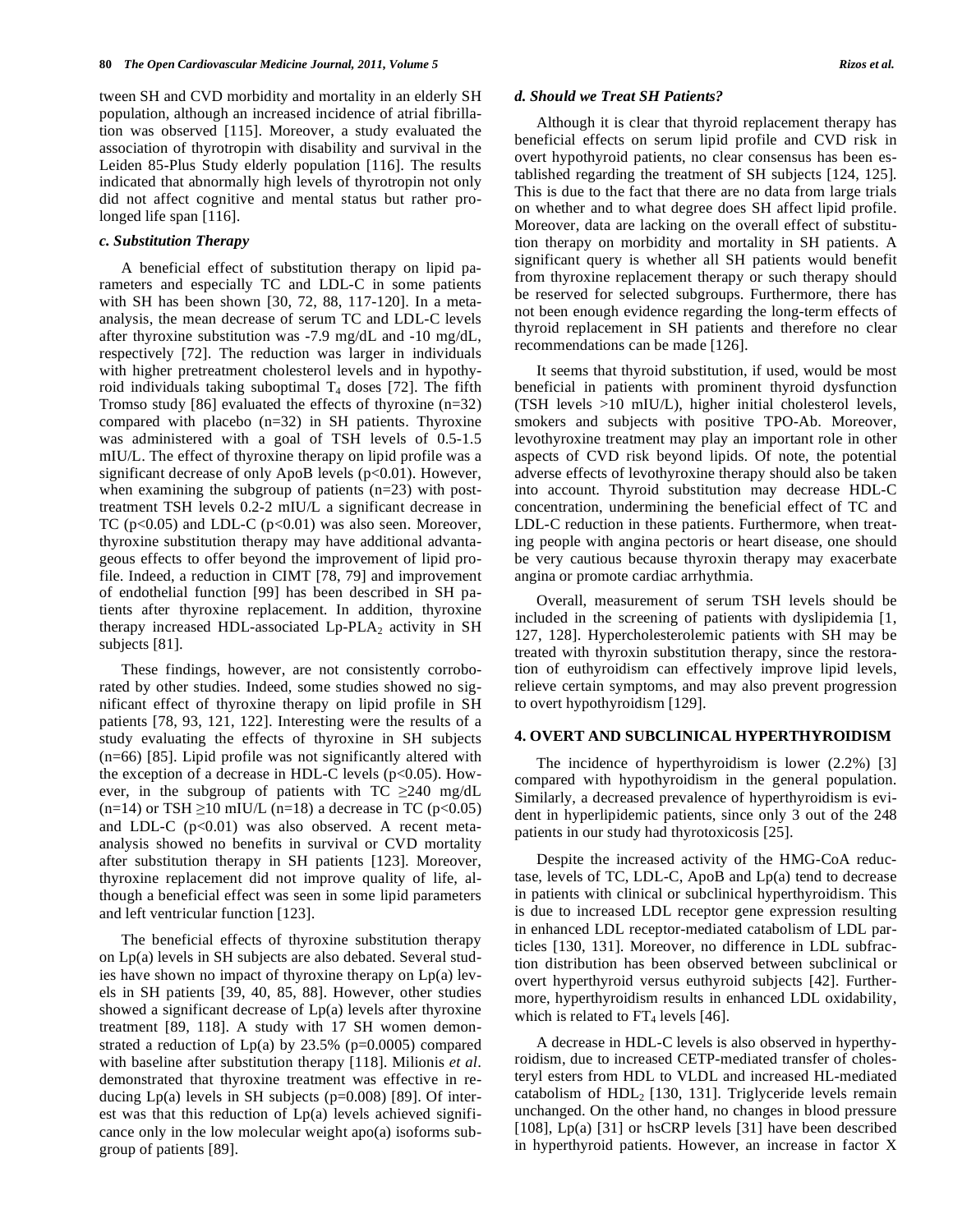activity has been observed in subclinical hyperthyroidism patients, indicating a hypercoagulable state [77]. Therapy of clinical hyperthyroidism results in restoration of those alterations of lipid metabolism [130, 131], while the effects of treatment of subclinical hyperthyroidism subjects are not yet clear [132].

 Iatrogenic hyperthyroidism has been associated with MI in subjects without coronary stenosis [133, 134]. Similarly, there have been case reports associating subclinical hyperthyroidism with MI [135], recurrent pulmonary embolism [136] and atrial fibrillation [135, 136].

 Hyperthyroidism not only consists a significant cause of acquired hypobetalipoproteinemia, but it can also be the underlying cause of unexpected improvement of lipid profile in hyperlipidemic patients [137]. In the latter case, therapy of thyrotoxicosis restores the lipid parameters to the previously elevated levels [137].

# **5. CONCLUSION**

 Thyroid dysfunction can have an important effect on lipid profile [138]. Biochemical screening for thyroid dysfunction is critical in all dyslipidemic patients, as well as in all patients with unexpected improvement or worsening of their lipid profile. Underlying thyroid disorders should be recognized and treated in this setting.

 There have been studies suggesting that screening for thyroid dysfunction is cost effective [139]. The American Thyroid Association recommends that adults be screened for thyroid dysfunction by measurement of the serum TSH concentration, beginning at age 35 years and every 5 years thereafter [140]. On the other hand, the U.S. Preventive Services Task Force concludes that the evidence is insufficient to recommend for or against routine screening for thyroid disease in adults [141].

 There is a need for large studies designed to answer the question whether thyroid abnormalities (and especially SH) are associated with CVD and whether restoration of euthyroidism might influence morbidity and mortality.

# **REFERENCES**

- [1] Duntas LH. Thyroid disease and lipids*.* Thyroid 2002; 12: 287-93.
- [2] Friis T, Pedersen LR. Serum lipids in hyper- and hypothyroidism before and after treatment*.* Clin Chim Acta 1987; 162: 155-63.
- [3] Canaris GJ, Manowitz NR, Mayor G, Ridgway EC. The Colorado thyroid disease prevalence study*.* Arch Intern Med 2000; 160: 526- 34.
- [4] Asvold BO, Vatten LJ, Nilsen TI, Bjoro T. The association between TSH within the reference range and serum lipid concentrations in a population-based study. The HUNT Study*.* Eur J Endocrinol 2007; 156: 181-6.
- [5] Bakker O, Hudig F, Meijssen S, Wiersinga WM. Effects of triiodothyronine and amiodarone on the promoter of the human LDL receptor gene*.* Biochem Biophys Res Commun 1998; 249: 517-21.
- [6] Shin DJ, Osborne TF. Thyroid hormone regulation and cholesterol metabolism are connected through Sterol Regulatory Element-Binding Protein-2 (SREBP-2)*.* J Biol Chem 2003; 278: 34114-8.
- [7] Faure P, Oziol L, Artur Y, Chomard P. Thyroid hormone (T3) and its acetic derivative (TA3) protect low-density lipoproteins from oxidation by different mechanisms*.* Biochimie 2004; 86: 411-8.
- [8] Lagrost L. Regulation of cholesteryl ester transfer protein (CETP) activity: review of *in vitro* and *in vivo* studies*.* Biochim Biophys Acta 1994; 1215: 209-36.
- [9] Kuusi T, Saarinen P, Nikkila EA. Evidence for the role of hepatic endothelial lipase in the metabolism of plasma high density lipoprotein2 in man*.* Atherosclerosis 1980; 36: 589-93.
- [10] Santamarina-Fojo S, Gonzalez-Navarro H, Freeman L, Wagner E, Nong Z. Hepatic lipase, lipoprotein metabolism, and atherogenesis*.* Arterioscler Thromb Vasc Biol 2004; 24: 1750-4.
- [11] Prieur X, Huby T, Coste H, Schaap FG, Chapman MJ, Rodriguez JC. Thyroid hormone regulates the hypotriglyceridemic gene APOA5*.* J Biol Chem 2005; 280: 27533-43.
- [12] Rensen PC, van Dijk KW, Havekes LM. Apolipoprotein AV: low concentration, high impact*.* Arterioscler Thromb Vasc Biol 2005; 25: 2445-7.
- [13] Iglesias P, Diez JJ. Influence of thyroid dysfunction on serum concentrations of adipocytokines*.* Cytokine 2007; 40: 61-70.
- [14] Viguerie N, Millet L, Avizou S, Vidal H, Larrouy D, Langin D. Regulation of human adipocyte gene expression by thyroid hormone*.* J Clin Endocrinol Metab 2002; 87: 630-4.
- [15] Hsieh CJ, Wang PW. Serum concentrations of adiponectin in patients with hyperthyroidism before and after control of thyroid function*.* Endocr J 2008; 55: 489-94.
- [16] Crunkhorn S, Patti ME. Links between thyroid hormone action, oxidative metabolism, and diabetes risk? Thyroid 2008; 18: 227-37.
- [17] Fernandez-Real JM, Lopez-Bermejo A, Castro A, Casamitjana R, Ricart W. Thyroid function is intrinsically linked to insulin sensitivity and endothelium-dependent vasodilation in healthy euthyroid subjects*.* J Clin Endocrinol Metab 2006; 91: 3337-43.
- [18] Chubb SA, Davis WA, Davis TM. Interactions among thyroid function, insulin sensitivity, and serum lipid concentrations: the Fremantle diabetes study*.* J Clin Endocrinol Metab 2005; 90: 5317- 20.
- [19] Roos A, Bakker SJ, Links TP, Gans RO, Wolffenbuttel BH. Thyroid function is associated with components of the metabolic syndrome in euthyroid subjects*.* J Clin Endocrinol Metab 2007; 92: 491-6.
- [20] Venditti P, Di Meo S. Thyroid hormone-induced oxidative stress*.* Cell Mol Life Sci 2006; 63: 414-34.
- [21] Auer J, Berent R, Weber T, Lassnig E, Eber B. Thyroid function is associated with presence and severity of coronary atherosclerosis*.* Clin Cardiol 2003; 26: 569-73.
- [22] De Pergola G, Ciampolillo A, Paolotti S, Trerotoli P, Giorgino R. Free triiodothyronine and thyroid stimulating hormone are directly associated with waist circumference, independently of insulin resistance, metabolic parameters and blood pressure in overweight and obese women*.* Clin Endocrinol (Oxf) 2007; 67: 265-9.
- [23] Knudsen N, Laurberg P, Rasmussen LB*, et al.* Small differences in thyroid function may be important for body mass index and the occurrence of obesity in the population*.* J Clin Endocrinol Metab 2005; 90: 4019-24.
- [24] Nyrnes A, Jorde R, Sundsfjord J. Serum TSH is positively associated with BMI*.* Int J Obes (Lond) 2006; 30: 100-5.
- [25] Tsimihodimos V, Bairaktari E, Tzallas C, Miltiadus G, Liberopoulos E, Elisaf M. The incidence of thyroid function abnormalities in patients attending an outpatient lipid clinic*.* Thyroid 1999; 9: 365-8.
- [26] Stone NJ. Secondary causes of hyperlipidemia*.* Med Clin North Am 1994; 78: 117-41.
- [27] Pearce EN, Wilson PW, Yang Q, Vasan RS, Braverman LE. Thyroid function and lipid subparticle sizes in patients with shortterm hypothyroidism and a population-based cohort*.* J Clin Endocrinol Metab 2008; 93: 888-94.
- [28] Abbas JM, Chakraborty J, Akanji AO, Doi SA. Hypothyroidism results in small dense LDL independent of IRS traits and hypertriglyceridemia*.* Endocr J 2008; 55: 381-9.
- [29] Al-Tonsi AA, Abdel-Gayoum AA, Saad M. The secondary dyslipidemia and deranged serum phosphate concentration in thyroid disorders*.* Exp Mol Pathol 2004; 76: 182-7.
- [30] Teixeira Pde F, Reuters VS, Ferreira MM*, et al.* Lipid profile in different degrees of hypothyroidism and effects of levothyroxine replacement in mild thyroid failure*.* Transl Res 2008; 151: 224-31.
- [31] Lee WY, Suh JY, Rhee EJ, Park JS, Sung KC, Kim SW. Plasma CRP, apolipoprotein A-1, apolipoprotein B and Lp(a) levels according to thyroid function status*.* Arch Med Res 2004; 35: 540- 5.
- [32] Walton KW, Scott PJ, Dykes PW, Davies JW. The significance of alterations in serum lipids in thyroid dysfunction. II. Alterations of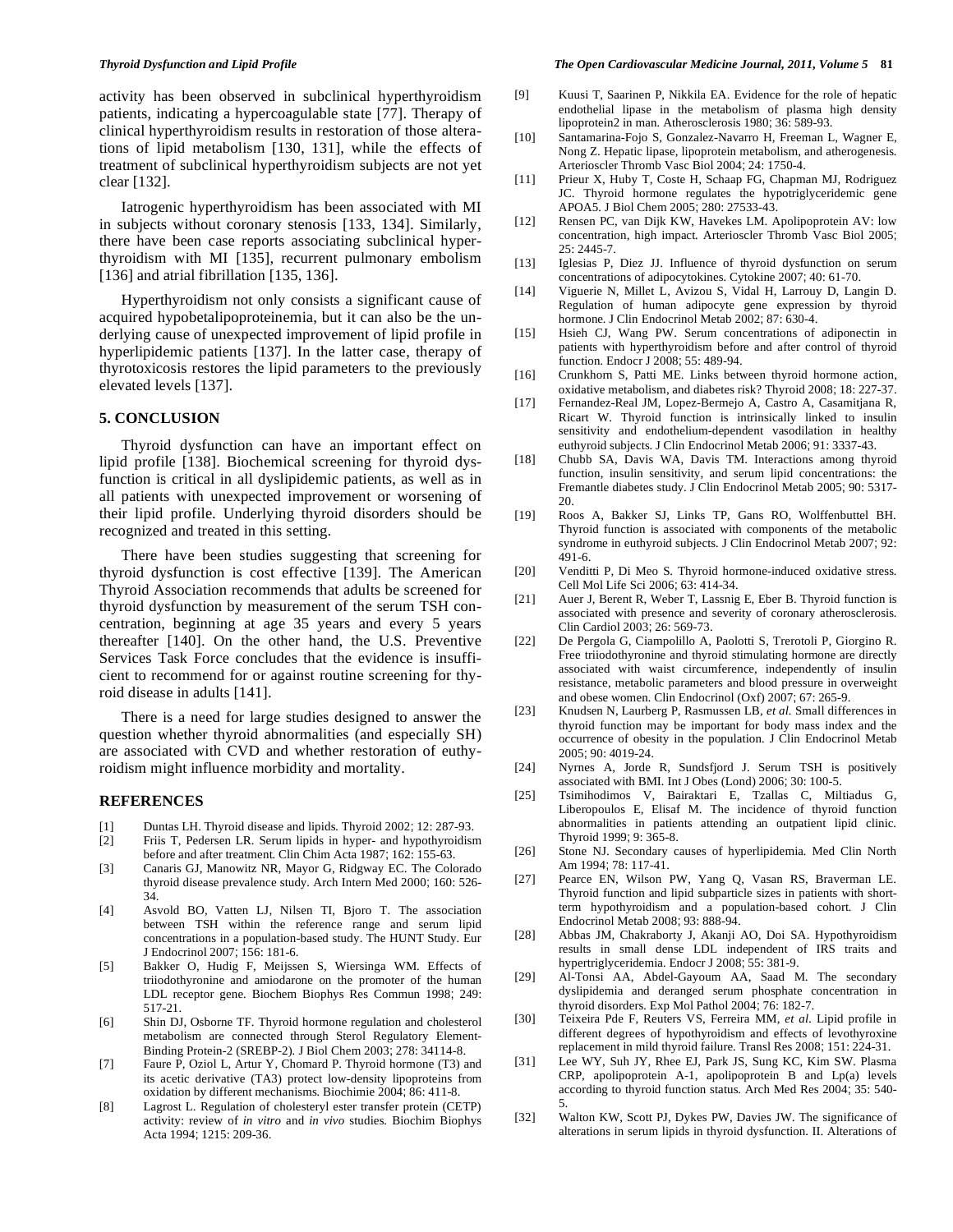#### **82** *The Open Cardiovascular Medicine Journal, 2011, Volume 5**Rizos et al.**Rizos et al.*

the metabolism and turnover of 131-I-low-density lipoproteins in hypothyroidism and thyrotoxicosis*.* Clin Sci 1965; 29: 217-38.

- [33] Thompson GR, Soutar AK, Spengel FA, Jadhav A, Gavigan SJ, Myant NB. Defects of receptor-mediated low density lipoprotein catabolism in homozygous familial hypercholesterolemia and hypothyroidism *in vivo.* Proc Natl Acad Sci USA 1981; 78: 2591- 5.
- [34] Abrams JJ, Grundy SM. Cholesterol metabolism in hypothyroidism and hyperthyroidism in man*.* J Lipid Res 1981; 22: 323-38.
- [35] Nikkila EA, Kekki M. Plasma triglyceride metabolism in thyroid disease*.* J Clin Invest 1972; 51: 2103-14.
- [36] Lam KS, Chan MK, Yeung RT. High-density lipoprotein cholesterol, hepatic lipase and lipoprotein lipase activities in thyroid dysfunction--effects of treatment*.* Q J Med 1986; 59: 513- 21.
- [37] Dullaart RP, Hoogenberg K, Groener JE, Dikkeschei LD, Erkelens DW, Doorenbos H. The activity of cholesteryl ester transfer protein is decreased in hypothyroidism: a possible contribution to alterations in high-density lipoproteins*.* Eur J Clin Invest 1990; 20: 581-7.
- [38] de Bruin TW, van Barlingen H, van Linde-Sibenius Trip M, van Vuurst de Vries AR, Akveld MJ, Erkelens DW. Lipoprotein(a) and apolipoprotein B plasma concentrations in hypothyroid, euthyroid, and hyperthyroid subjects*.* J Clin Endocrinol Metab 1993; 76: 121- 6.
- [39] Tzotzas T, Krassas GE, Konstantinidis T, Bougoulia M. Changes in lipoprotein(a) levels in overt and subclinical hypothyroidism before and during treatment*.* Thyroid 2000; 10: 803-8.
- [40] Klausen IC, Nielsen FE, Hegedus L, Gerdes LU, Charles P, Faergeman O. Treatment of hypothyroidism reduces low-density lipoproteins but not lipoprotein(a)*.* Metabolism 1992; 41: 911-4.
- [41] Third Report of the National Cholesterol Education Program (NCEP) Expert Panel on Detection, Evaluation, and Treatment of High Blood Cholesterol in Adults (Adult Treatment Panel III) final report*.* Circulation 2002; 106: 3143-421.
- [42] Kim CS, Kang JG, Lee SJ*, et al.* Relationship of low-density lipoprotein (LDL) particle size to thyroid function status in Koreans*.* Clin Endocrinol (Oxf) 2009; 71: 130-6.
- [43] Roscini AR, Lupattelli G, Siepi D, Pagliaricci S, Pirro M, Mannarino E. Low-density lipoprotein size in primary hypothyroidism. Effects of hormone replacement therapy*.* Ann Nutr Metab 1999; 43: 374-9.
- [44] Tunbridge WM, Evered DC, Hall R*, et al.* Lipid profiles and cardiovascular disease in the Whickham area with particular reference to thyroid failure*.* Clin Endocrinol (Oxf) 1977; 7: 495- 508.
- [45] Pucci E, Chiovato L, Pinchera A. Thyroid and lipid metabolism*.* Int J Obes Relat Metab Disord 2000; 24(Suppl 2): S109-12.
- [46] Costantini F, Pierdomenico SD, De Cesare D*, et al.* Effect of thyroid function on LDL oxidation*.* Arterioscler Thromb Vasc Biol 1998; 18: 732-7.
- [47] Morris MS, Bostom AG, Jacques PF, Selhub J, Rosenberg IH. Hyperhomocysteinemia and hypercholesterolemia associated with hypothyroidism in the third US National Health and Nutrition Examination Survey*.* Atherosclerosis 2001; 155: 195-200.
- [48] Bicikova M, Tallova J, Hill M, Vanuga A, Putz Z, Tomandl J. Effect of treatment of hypothyroidism on the plasma concentrations of neuroactive steroids and homocysteine*.* Clin Chem Lab Med 2001; 39: 753-7.
- [49] Christ-Crain M, Meier C, Guglielmetti M*, et al.* Elevated Creactive protein and homocysteine values: cardiovascular risk factors in hypothyroidism? A cross-sectional and a double-blind, placebo-controlled trial*.* Atherosclerosis 2003; 166: 379-86.
- [50] Mayer O, Jr, Simon J, Filipovsky J, Plaskova M, Pikner R. Hypothyroidism in coronary heart disease and its relation to selected risk factors*.* Vasc Health Risk Manag 2006; 2: 499-506.
- [51] Kreisman SH, Hennessey JV. Consistent reversible elevations of serum creatinine levels in severe hypothyroidism*.* Arch Intern Med 1999; 159: 79-82.
- [52] Cimino JA, Jhangiani S, Schwartz E, Cooperman JM. Riboflavin metabolism in the hypothyroid human adult*.* Proc Soc Exp Biol Med 1987; 184: 151-3.
- [53] Fommei E, Iervasi G. The role of thyroid hormone in blood pressure homeostasis: evidence from short-term hypothyroidism in humans*.* J Clin Endocrinol Metab 2002; 87: 1996-2000.
- [54] Dernellis J, Panaretou M. Effects of thyroid replacement therapy on arterial blood pressure in patients with hypertension and hypothyroidism*.* Am Heart J 2002; 143: 718-24.
- [55] Klein I. Thyroid hormone and the cardiovascular system*.* Am J Med 1990; 88: 631-7.
- [56] Hamano K, Inoue M. Increased risk for atherosclerosis estimated by pulse wave velocity in hypothyroidism and its reversal with appropriate thyroxine treatment*.* Endocr J 2005; 52: 95-101.
- [57] Dagre AG, Lekakis JP, Papaioannou TG*, et al.* Arterial stiffness is increased in subjects with hypothyroidism*.* Int J Cardiol 2005; 103: 1-6.
- [58] Lekakis J, Papamichael C, Alevizaki M*, et al.* Flow-mediated, endothelium-dependent vasodilation is impaired in subjects with hypothyroidism, borderline hypothyroidism, and high-normal serum thyrotropin (TSH) values*.* Thyroid 1997; 7: 411-4.
- [59] Feig DI, Kang DH, Johnson RJ. Uric acid and cardiovascular risk*.* N Engl J Med 2008; 359: 1811-21.
- [60] Caudarella R, Vescini F, Buffa A, Francucci CM. Hyperphosphatemia: effects on bone metabolism and cardiovascular risk*.* J Endocrinol Invest 2007; 30: 29-34.
- [61] Nagasaki T, Inaba M, Henmi Y*, et al.* Decrease in carotid intimamedia thickness in hypothyroid patients after normalization of thyroid function*.* Clin Endocrinol (Oxf) 2003; 59: 607-12.
- [62] Raterman HG, van Eijk IC, Voskuyl AE*, et al.* The metabolic syndrome is amplified in hypothyroid rheumatoid arthritis patients: a cross sectional study*.* Ann Rheum Dis 2010; 69: 39-42.
- [63] Jung CH, Sung KC, Shin HS*, et al.* Thyroid dysfunction and their relation to cardiovascular risk factors such as lipid profile, hsCRP, and waist hip ratio in Korea*.* Korean J Intern Med 2003; 18: 146-53.
- [64] Maratou E, Hadjidakis DJ, Kollias A*, et al.* Studies of insulin resistance in patients with clinical and subclinical hypothyroidism*.* Eur J Endocrinol 2009; 160: 785-90.
- [65] Shepherd PR, Kahn BB. Glucose transporters and insulin action- implications for insulin resistance and diabetes mellitus*.* N Engl J Med 1999; 341: 248-57.
- [66] Wiseman SA, Powell JT, Humphries SE, Press M. The magnitude of the hypercholesterolemia of hypothyroidism is associated with variation in the low density lipoprotein receptor gene*.* J Clin Endocrinol Metab 1993; 77: 108-12.
- [67] Elder J, McLelland A, O'Reilly DS, Packard CJ, Series JJ, Shepherd J. The relationship between serum cholesterol and serum thyrotropin, thyroxine and tri-iodothyronine concentrations in suspected hypothyroidism*.* Ann Clin Biochem 1990; 27 ( Pt 2): 110-3.
- [68] Verdugo C, Perrot L, Ponsin G, Valentin C, Berthezene F. Timecourse of alterations of high density lipoproteins (HDL) during thyroxine administration to hypothyroid women*.* Eur J Clin Invest 1987; 17: 313-6.
- [69] Beyer IW, Karmali R, Demeester-Mirkine N, Cogan E, Fuss MJ. Serum creatine kinase levels in overt and subclinical hypothyroidism*.* Thyroid 1998; 8: 1029-31.
- [70] Tokinaga K, Oeda T, Suzuki Y, Matsushima Y. HMG-CoA reductase inhibitors (statins) might cause high elevations of creatine phosphokinase (CK) in patients with unnoticed hypothyroidism*.* Endocr J 2006; 53: 401-5.
- [71] Hollowell JG, Staehling NW, Flanders WD*, et al.* Serum TSH, T(4), and thyroid antibodies in the United States population (1988 to 1994): National Health and Nutrition Examination Survey (NHANES III)*.* J Clin Endocrinol Metab 2002; 87: 489-99.
- [72] Danese MD, Ladenson PW, Meinert CL, Powe NR. Clinical review 115: effect of thyroxine therapy on serum lipoproteins in patients with mild thyroid failure: a quantitative review of the literature*.* J Clin Endocrinol Metab 2000; 85: 2993-3001.
- [73] Samuels MH. Subclinical thyroid disease in the elderly*.* Thyroid 1998; 8: 803-13.
- [74] Luboshitzky R, Aviv A, Herer P, Lavie L. Risk factors for cardiovascular disease in women with subclinical hypothyroidism*.* Thyroid 2002; 12: 421-5.
- [75] Vanderpump MP, Tunbridge WM, French JM*, et al.* The incidence of thyroid disorders in the community: a twenty-year follow-up of the Whickham Survey*.* Clin Endocrinol (Oxf) 1995; 43: 55-68.
- [76] Tanis BC, Westendorp GJ, Smelt HM. Effect of thyroid substitution on hypercholesterolaemia in patients with subclinical hypothyroidism: a reanalysis of intervention studies*.* Clin Endocrinol (Oxf) 1996; 44: 643-9.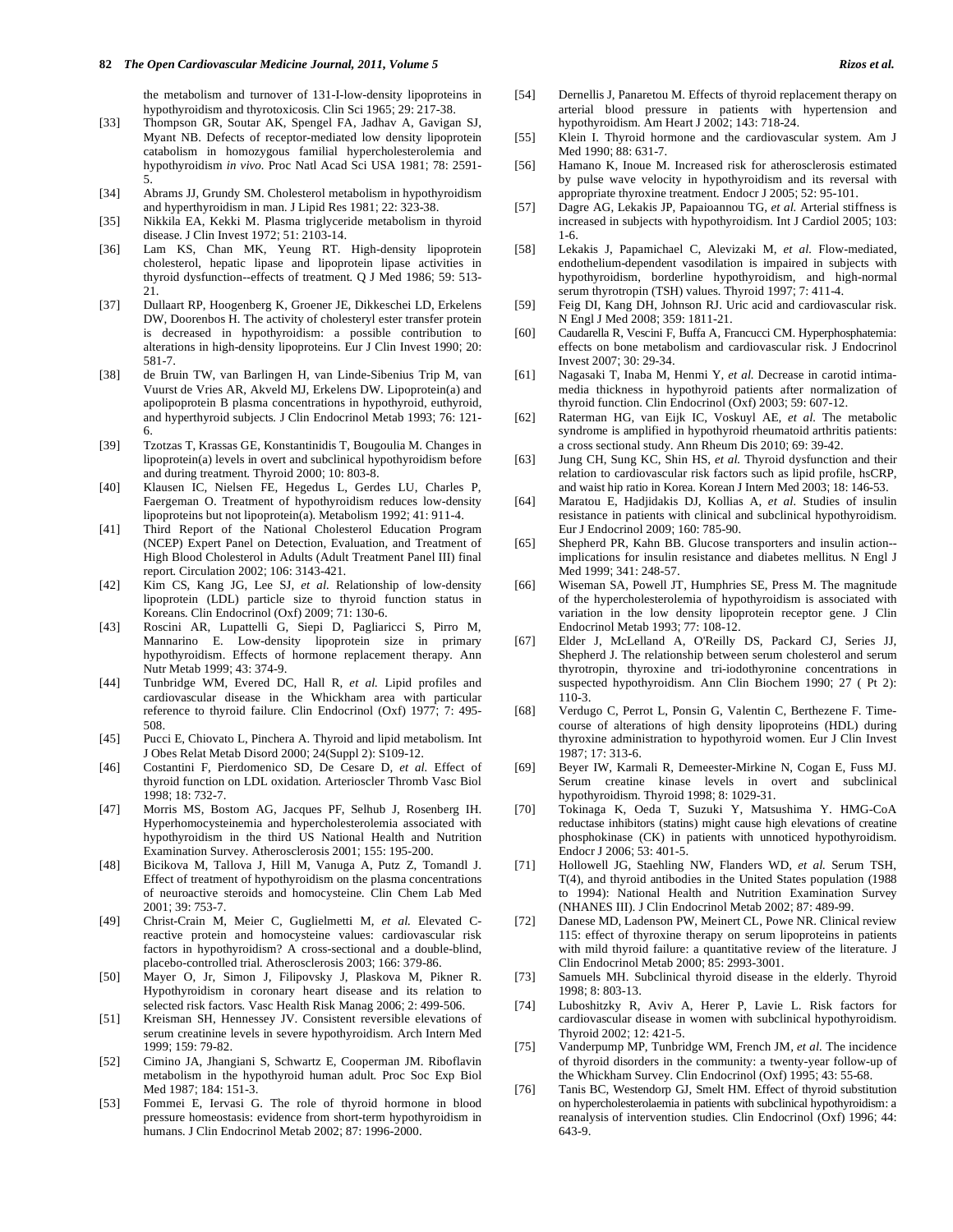- [77] Erem C. Blood coagulation, fibrinolytic activity and lipid profile in subclinical thyroid disease: subclinical hyperthyroidism increases plasma factor X activity*.* Clin Endocrinol (Oxf) 2006; 64: 323-9.
- [78] Duman D, Demirtunc R, Sahin S, Esertas K. The effects of simvastatin and levothyroxine on intima-media thickness of the carotid artery in female normolipemic patients with subclinical hypothyroidism: a prospective, randomized-controlled study*.* J Cardiovasc Med (Hagerstown) 2007; 8: 1007-11.
- [79] Monzani F, Caraccio N, Kozakowa M*, et al.* Effect of levothyroxine replacement on lipid profile and intima-media thickness in subclinical hypothyroidism: a double-blind, placebocontrolled study*.* J Clin Endocrinol Metab 2004; 89: 2099-106.
- [80] Walsh JP, Bremner AP, Bulsara MK*, et al.* Thyroid dysfunction and serum lipids: a community-based study*.* Clin Endocrinol (Oxf) 2005; 63: 670-5.
- [81] Milionis HJ, Tambaki AP, Kanioglou CN, Elisaf MS, Tselepis AD, Tsatsoulis A. Thyroid substitution therapy induces high-density lipoprotein-associated platelet-activating factor-acetylhydrolase in patients with subclinical hypothyroidism: a potential antiatherogenic effect*.* Thyroid 2005; 15: 455-60.
- [82] Toruner F, Altinova AE, Karakoc A*, et al.* Risk factors for cardiovascular disease in patients with subclinical hypothyroidism*.* Adv Ther 2008; 25: 430-7.
- [83] Erdem TY, Ercan M, Ugurlu S, Balci H, Acbay O, Gundogdu S. Plasma viscosity, an early cardiovascular risk factor in women with subclinical hypothyroidism*.* Clin Hemorheol Microcirc 2008; 38: 219-25.
- [84] Michalopoulou G, Alevizaki M, Piperingos G*, et al.* High serum cholesterol levels in persons with 'high-normal' TSH levels: should one extend the definition of subclinical hypothyroidism? Eur J Endocrinol 1998; 138: 141-5.
- [85] Efstathiadou Z, Bitsis S, Milionis HJ*, et al.* Lipid profile in subclinical hypothyroidism: is L-thyroxine substitution beneficial? Eur J Endocrinol 2001; 145: 705-10.
- [86] Iqbal A, Jorde R, Figenschau Y. Serum lipid levels in relation to serum thyroid-stimulating hormone and the effect of thyroxine treatment on serum lipid levels in subjects with subclinical hypothyroidism: the Tromso Study*.* J Intern Med 2006; 260: 53-61.
- [87] Kung AW, Pang RW, Janus ED. Elevated serum lipoprotein(a) in subclinical hypothyroidism*.* Clin Endocrinol (Oxf) 1995; 43: 445- 9.
- [88] Caraccio N, Ferrannini E, Monzani F. Lipoprotein profile in subclinical hypothyroidism: response to levothyroxine replacement, a randomized placebo-controlled study*.* J Clin Endocrinol Metab 2002; 87: 1533-8.
- [89] Milionis HJ, Efstathiadou Z, Tselepis AD*, et al.* Lipoprotein (a) levels and apolipoprotein (a) isoform size in patients with subclinical hypothyroidism: effect of treatment with levothyroxine*.* Thyroid 2003; 13: 365-9.
- [90] Lotz H, Salabe GB. Lipoprotein(a) increase associated with thyroid autoimmunity*.* Eur J Endocrinol 1997; 136: 87-91.
- [91] Bairaktari ET, Tselepis AD, Millionis HJ, Elisaf MS. Lipoprotein (a) levels, apolipoprotein (a) phenotypes and thyroid autoimmunity*.* Eur J Endocrinol 1999; 140: 474-6.
- [92] Bairaktari ET, Milionis HJ, Katopodis K*, et al.* Lipoprotein (a), Apolipoprotein (a) phenotypes, and thyroid autoimmunity in uremic patients. Endocrinologist 2000; 10: 383-88.
- [93] Brenta G, Berg G, Arias P*, et al.* Lipoprotein alterations, hepatic lipase activity, and insulin sensitivity in subclinical hypothyroidism: response to L-T(4) treatment*.* Thyroid 2007; 17: 453-60.
- [94] Hueston WJ, Pearson WS. Subclinical hypothyroidism and the risk of hypercholesterolemia*.* Ann Fam Med 2004; 2: 351-5.
- [95] Yildirimkaya M, Ozata M, Yilmaz K, Kilinc C, Gundogan MA, Kutluay T. Lipoprotein(a) concentration in subclinical hypothyroidism before and after levo-thyroxine therapy*.* Endocr J 1996; 43: 731-6.
- [96] Lippi G, Targher G, Montagnana M, Salvagno GL, Guidi GC. Relationship between lipoprotein(a) and thyroid function status in the general population*.* Arch Med Res 2007; 38: 905-6.
- [97] Bakker SJ, ter Maaten JC, Popp-Snijders C, Slaets JP, Heine RJ, Gans RO. The relationship between thyrotropin and low density lipoprotein cholesterol is modified by insulin sensitivity in healthy euthyroid subjects*.* J Clin Endocrinol Metab 2001; 86: 1206-11.
- [98] Kahaly GJ. Cardiovascular and atherogenic aspects of subclinical hypothyroidism*.* Thyroid 2000; 10: 665-79.
- [99] Taddei S, Caraccio N, Virdis A*, et al.* Impaired endotheliumdependent vasodilatation in subclinical hypothyroidism: beneficial effect of levothyroxine therapy*.* J Clin Endocrinol Metab 2003; 88: 3731-7.
- [100] Cabral MD, Teixeira PF, Silva NA*, et al.* Normal flow-mediated vasodilatation of the brachial artery and carotid artery intima-media thickness in subclinical hypothyroidism*.* Braz J Med Biol Res 2009; 42: 426-32.
- [101] Yun KH, Jeong MH, Oh SK*, et al.* Relationship of thyroid stimulating hormone with coronary atherosclerosis in angina patients*.* Int J Cardiol 2007; 122: 56-60.
- [102] Chiche F, Jublanc C, Coudert M, Carreau V, Kahn JF, Bruckert E. Hypothyroidism is not associated with increased carotid atherosclerosis when cardiovascular risk factors are accounted for in hyperlipidemic patients*.* Atherosclerosis 2009; 203: 269-76.
- [103] Dessein PH, Joffe BI, Stanwix AE. Subclinical hypothyroidism is associated with insulin resistance in rheumatoid arthritis*.* Thyroid 2004; 14: 443-6.
- [104] Packard CJ, O'Reilly DS, Caslake MJ*, et al.* Lipoprotein-associated phospholipase A2 as an independent predictor of coronary heart disease. West of Scotland Coronary Prevention Study Group*.* N Engl J Med 2000; 343: 1148-55.
- [105] Mertens A, Holvoet P. Oxidized LDL and HDL: antagonists in atherothrombosis*.* FASEB J 2001; 15: 2073-84.
- [106] Jublanc C, Bruckert E, Giral P, et al. Relationship of circulating Creactive protein levels to thyroid status and cardiovascular risk in hyperlipidemic euthyroid subjects: low free thyroxine is associated with elevated hsCRP*.* Atherosclerosis 2004; 172: 7-11.
- [107] Asvold BO, Bjoro T, Nilsen TI, Vatten LJ. Association between blood pressure and serum thyroid-stimulating hormone concentration within the reference range: a population-based study*.* J Clin Endocrinol Metab 2007; 92: 841-5.
- [108] Duan Y, Peng W, Wang X*, et al.* Community-based study of the association of subclinical thyroid dysfunction with blood pressure*.* Endocrine 2009; 35: 136-142.
- [109] Muller B, Zulewski H, Huber P, Ratcliffe JG, Staub JJ. Impaired action of thyroid hormone associated with smoking in women with hypothyroidism*.* N Engl J Med 1995; 333: 964-9.
- [110] Rodondi N, Aujesky D, Vittinghoff E, Cornuz J, Bauer DC. Subclinical hypothyroidism and the risk of coronary heart disease: a meta-analysis*.* Am J Med 2006; 119: 541-51.
- [111] Rodondi N, Newman AB, Vittinghoff E*, et al.* Subclinical hypothyroidism and the risk of heart failure, other cardiovascular events, and death*.* Arch Intern Med 2005; 165: 2460-6.
- [112] Haentjens P, Van Meerhaeghe A, Poppe K, Velkeniers B. Subclinical thyroid dysfunction and mortality: an estimate of relative and absolute excess all-cause mortality based on time-toevent data from cohort studies*.* Eur J Endocrinol 2008; 159: 329- 41.
- [113] Imaizumi M, Akahoshi M, Ichimaru S*, et al.* Risk for ischemic heart disease and all-cause mortality in subclinical hypothyroidism*.* J Clin Endocrinol Metab 2004; 89: 3365-70.
- [114] Hak AE, Pols HA, Visser TJ, Drexhage HA, Hofman A, Witteman JC. Subclinical hypothyroidism is an independent risk factor for atherosclerosis and myocardial infarction in elderly women: the Rotterdam Study*.* Ann Intern Med 2000; 132: 270-8.
- [115] Cappola AR, Fried LP, Arnold AM*, et al.* Thyroid status, cardiovascular risk, and mortality in older adults*.* JAMA 2006; 295: 1033-41.
- [116] Gussekloo J, van Exel E, de Craen AJ, Meinders AE, Frolich M, Westendorp RG. Thyroid status, disability and cognitive function, and survival in old age*.* JAMA 2004; 292: 2591-9.
- [117] Mikhail GS, Alshammari SM, Alenezi MY, Mansour M, Khalil NA. Increased atherogenic low-density lipoprotein cholesterol in untreated subclinical hypothyroidism*.* Endocr Pract 2008; 14: 570- 5.
- [118] Ganotakis ES, Mandalaki K, Tampakaki M*, et al.* Subclinical hypothyroidism and lipid abnormalities in older women attending a vascular disease prevention clinic: effect of thyroid replacement therapy*.* Angiology 2003; 54: 569-76.
- [119] Meier C, Staub JJ, Roth CB, et al. TSH-controlled L-thyroxine therapy reduces cholesterol levels and clinical symptoms in subclinical hypothyroidism: a double blind, placebo-controlled trial (Basel Thyroid Study)*.* J Clin Endocrinol Metab 2001; 86: 4860-6.
- [120] Razvi S, Ingoe L, Keeka G, Oates C, McMillan C, Weaver JU. The beneficial effect of L-thyroxine on cardiovascular risk factors,